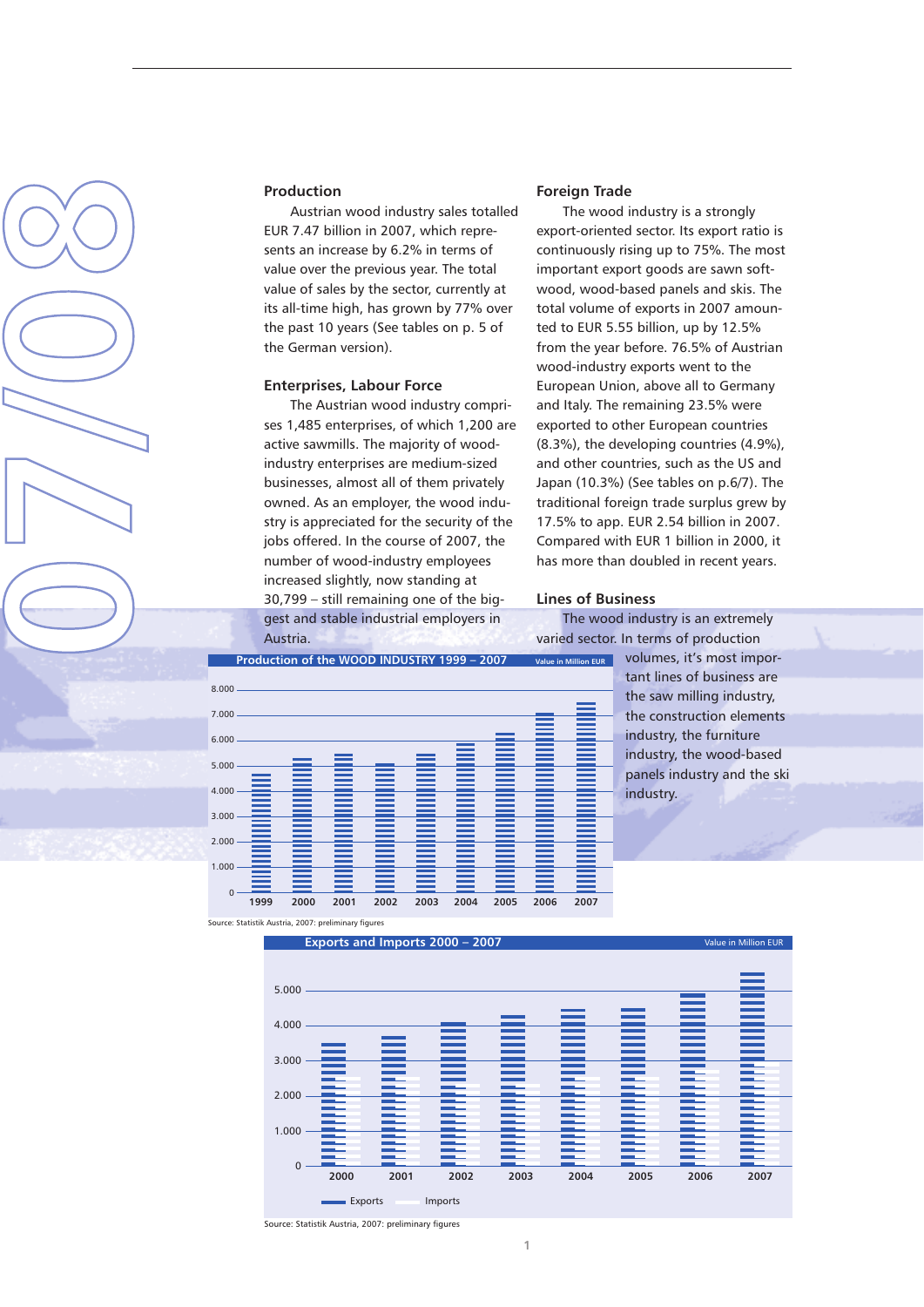

# **Construction Elements Industry**

Total sales of the construction elements industry in 2007 amounted to EUR 2.5 billion, up by 6.63% from the year before. Within the construction-related sector, most of the individual lines of business have been performing well. The production of windows, the most important line of business, increased in 2007 to EUR 384.55 million by 4.3%. At the same time, the production of prefabricated wooden houses also increased, its total value now standing at EUR 478.07 million, i.e. up by 2.7%. Production of doors grew by 2.7% to EUR 242.38 million. Demand for wood floorings (parquet and plank floorings) continued to increase in 2007. Glued laminated timber elements continued their positive performance, growing by 5.4% to EUR 470.79 million in the year under review.

### **Foreign Trade**

Exports of **windows** developed remarkably also in 2007, increasing by 17.4% in terms of volume and by 26.9% in terms of value to EUR 61.36 million. At the same time, imports increased strongly by 7.2% in terms of volume and by 21.6% in terms of value, reaching a total of EUR 23.15 million (See table on p. 16).

In the year under review, imports of **doors** increased by 11.4% in volume and by 8.2% in value. Exports of doors increased by 34.6% in volume and by 30% in value. Overall, doors worth EUR 28.88 million were exported. (See table on p. 16).

Exports of **wood floorings** continued to take a highly positive development. Parquet flooring exports reached a value of EUR 253.5 million (+7.5%), with the volume of exports exceeding the previous year's level by 4%. Imports decreased by 5.7% in terms of value, now standing at EUR 88.34 million and by 12.0% in terms of volume (See table on p. 16).

**Laminated timber** exports increased by 4% in volume and by 14.1% in value to EUR 331.39 million in 2007.

Laminated timber worth over EUR 22.00 million was imported in the year under review (See table on p. 17).

# **Furniture Industry**

In 2007 Austrian furniture production reached a total value of EUR 3 billion by 1.7% compared to 2006 (See table on p. 19). Growing volumes were reported for office and shop furniture, as well as other furniture. Office and shop furniture increased to a volume of EUR 503 million by 9.3%. Living furniture increased by 9.6% to a value of EUR 290 million. However, seating furniture decreased by 7.8% to a total value of EUR 673 million and kitchen furniture by 1.8% to EUR 255 million. As regards other furniture, the positive trend continued with a 4.7% rate of growth.

#### **Foreign Trade**

Compared to 2006, exports by the Austrian furniture industry increased by 11.7% (EUR 1.28 billion). Goods worth EUR 996 million were sold to other countries of the European Union. Germany and Italy continue to be the most important markets for Austrian exporters. The volume of exports to Germany (+29%) has been growing over the full year while the exports to Italy decreased by 1%. Imports of furniture to Austria increased by 17.5%, their total value standing at EUR 1.29 billion (See tables on p. 20 and 21).



### **Production of FURNITURE (Wood/Metal/Plastic)**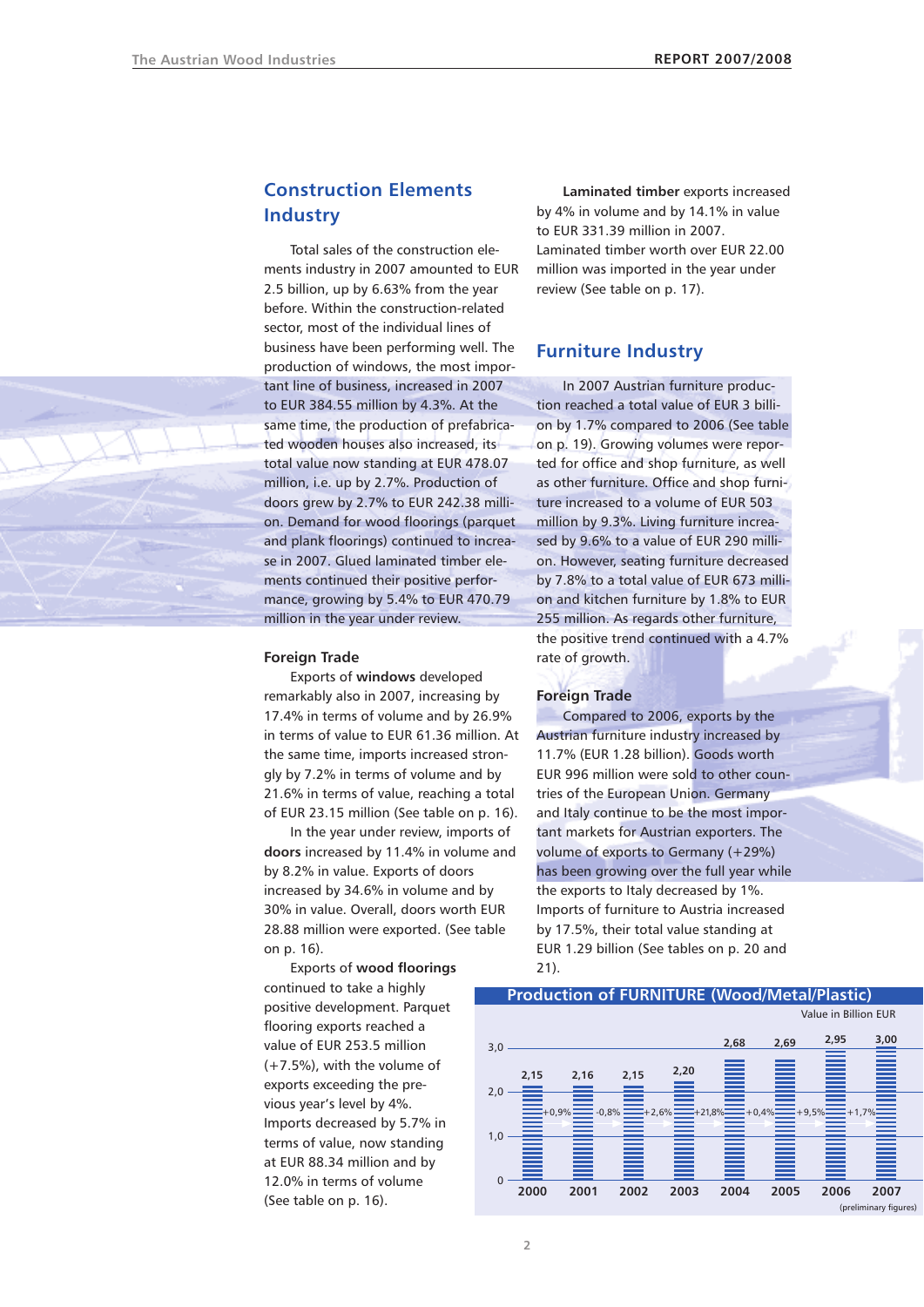### **Wood-Based Panel Industry**

International markets developments were extremely positive for the derived timber products sector and hence for Austria's chipboard, MDF board and fibreboard manufacturers. Nor were sales markets with growth potential just limited to the EU countries: markets in the Far East such as Japan and Taiwan also performed well. The basis for this positive development over the course of the year was an upbeat economic mood, felt throughout the world and reflected in the main sales sectors of construction and furniture. This trend continued into the fourth quarter of 2007. Hence board manufacturers were able to pass on some of the enormous increases in costs over the past two years in their prices. As mentioned previously, however, this positive trend was interrupted around the turn of 2007/08.

**Foreign Trade**

The extremely healthy annual foreign trade balance further improved thanks to overall solid performance in 2007. Given that the preliminary data available from the Austrian statistical office points to inordinately high increases which are unlikely to prove realistic as they stand, we can assume that 2007 will reveal a considerable – possibly two-digit – growth in the balance of trade surplus (based on around EUR 600 million for 2006). Hence our estimates point to an initial chipboard export volume of about 2.1 million  $m<sup>3</sup>$  for example. If we include imports and Austrian output we eventually arrive at a realistic domestic supply of about  $660,000$  m<sup>3</sup>.

### **Saw Milling Industry**

In the year under review, sales by the Austrian saw milling industry rose up to EUR 2.31 billion. The production of sawn wood reached 11.3 million  $m<sup>3</sup>$  (See table on p. 27). The annual volume of timber delivered to Austrian sawmills amounted to 18.5 million  $m<sup>3</sup>$  of round wood, including 6.3 million  $m<sup>3</sup>$  of imported timber. The 40 biggest sawmills account for approximately 90% of the total production. 65% of the total amount of sawn wood is produced by the 10 largest mills.

#### **Foreign Trade**

Sawn softwood exports increased to approximately 7.64 million  $m<sup>3</sup>$  in the first 6 months 2007, especially due to the increased production of sawn softwood. In terms of value, exports amounted to approximately EUR 1.45 billion (See tables on p. 28/29). The most important export market is Italy, accounting for about 60% of Austrian sawn softwood exports. In 2007, 4.5 million m<sup>3</sup> of sawn softwood were exported to Italy (2006: 4.41 Million m<sup>3</sup>). Exports to the USA (including exports via Canada and the Czech Republic) decreased by 50% to 120,000 m<sup>3</sup>. The Japanese and Asian markets with exports of  $383,591$  m<sup>3</sup> were stable compared to the year before; and exports of sawn softwood to Germany continued at a firm level  $(627,639 \text{ m}^3)$ .

Total imports of sawn softwood decreased in 2007 by 12% to 1.45 million m<sup>3</sup> amounting to a value of EUR 291 million.





Source: Statistik Austria, 2007: preliminary figures

Exports of sawn hardwood increased to 189,486  $m<sup>3</sup>$  in 2007, which represents a 4% rise compared to 2006. Imports of sawn hardwood increased by 3.5% to 219,259 m<sup>3</sup> (2006: 211,662 m<sup>3</sup>).